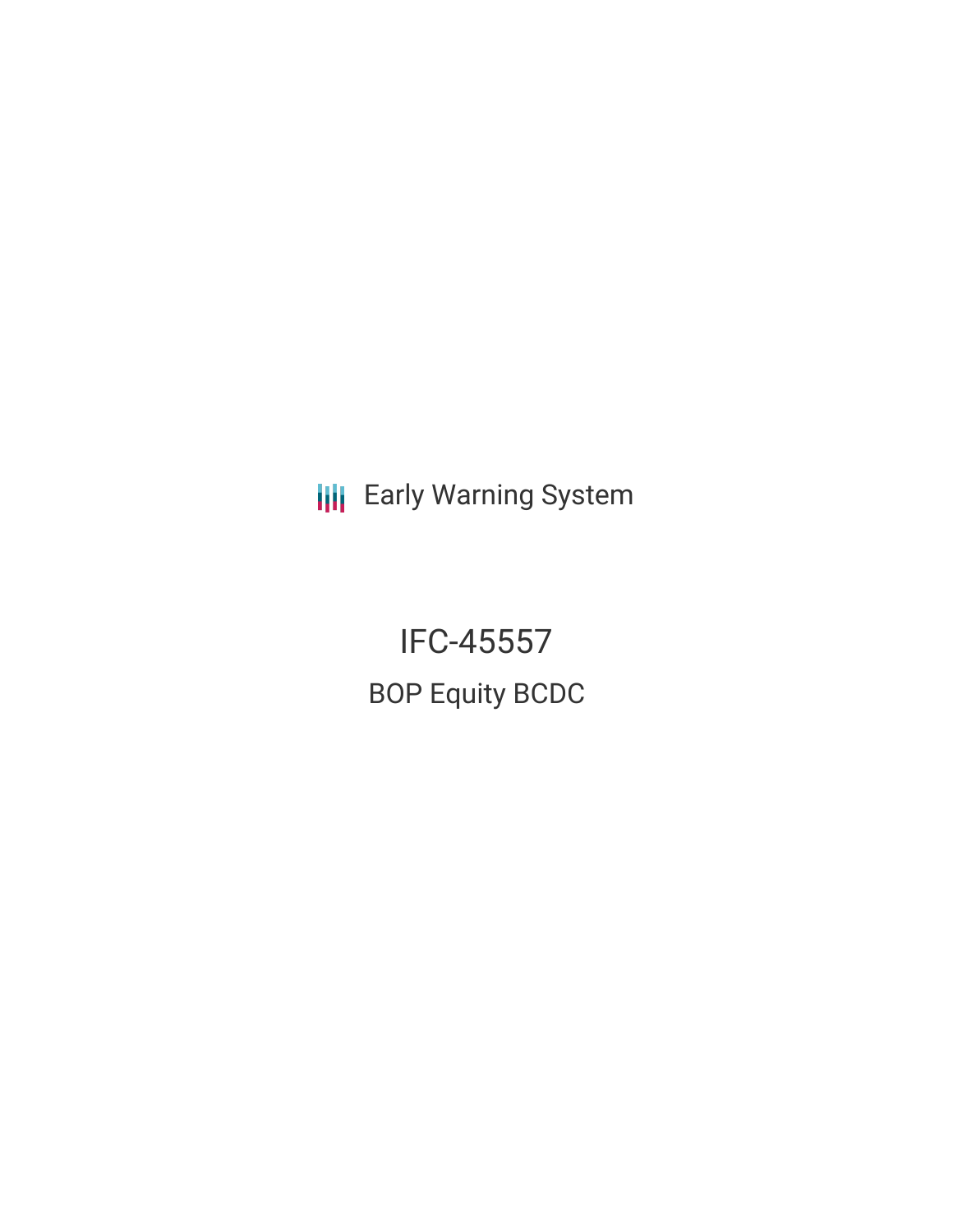| <b>Countries</b>              | Congo, Democratic Republic of           |
|-------------------------------|-----------------------------------------|
| <b>Financial Institutions</b> | International Finance Corporation (IFC) |
| <b>Status</b>                 | Approved                                |
| <b>Bank Risk Rating</b>       | FI.                                     |
| <b>Voting Date</b>            | 2021-06-15                              |
| <b>Borrower</b>               | EQUITY BCDC                             |
| <b>Sectors</b>                | Finance                                 |
| <b>Investment Type(s)</b>     | Loan                                    |
| <b>Loan Amount (USD)</b>      | \$50.00 million                         |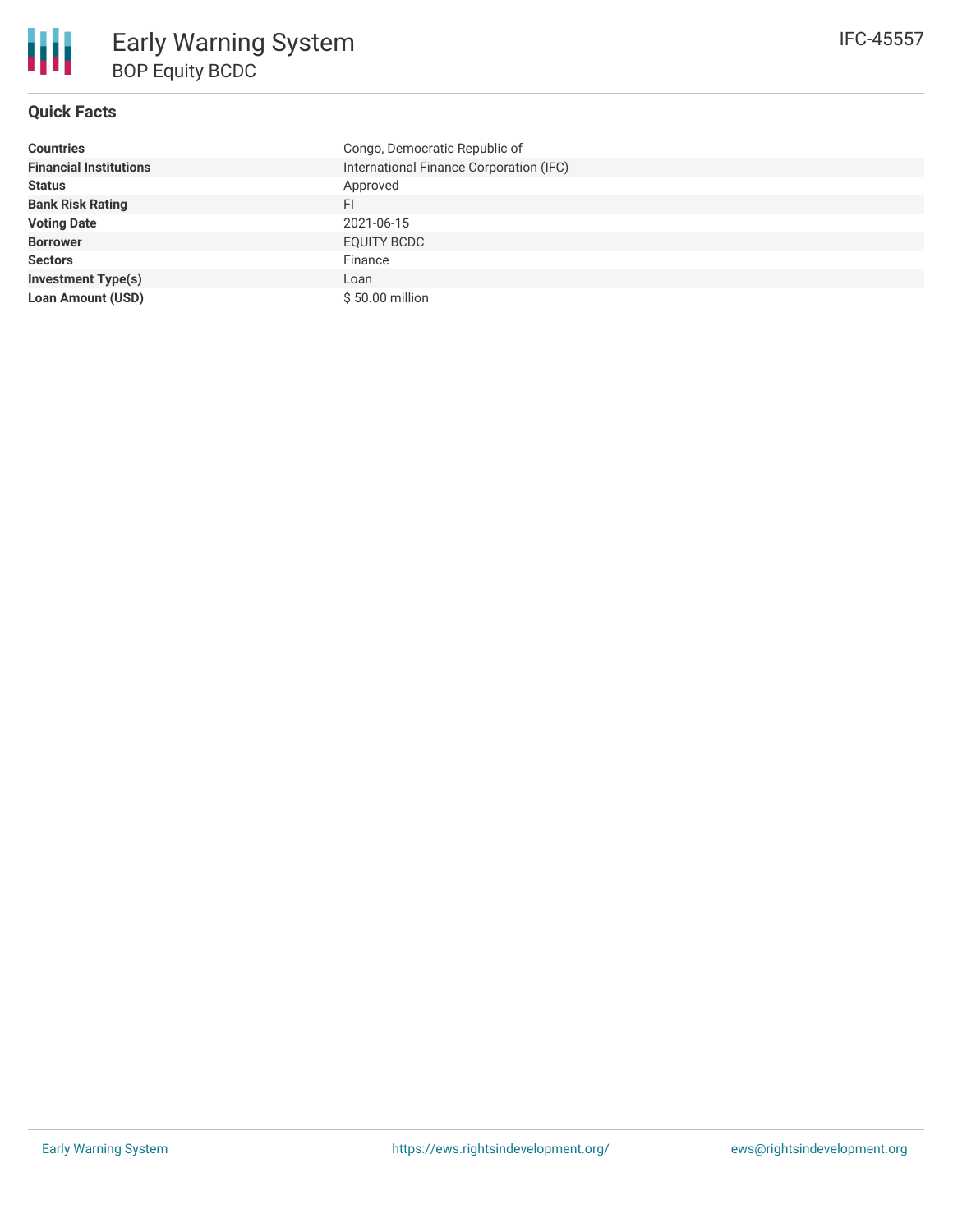

## **Project Description**

According to the bank website, this project provides access to finance for MSMEs in DRC to support economic activity and resilience in the aftermath of the COVID-19 crisis. Beyond the project outcome, IFC anticipates that the Project will support resilience amongst BOP finance providers, catalyzing investments in the sector by demonstrating the viability of local currency financing to BoP providers and crowding in other sources of international and domestic finance in support of these lenders.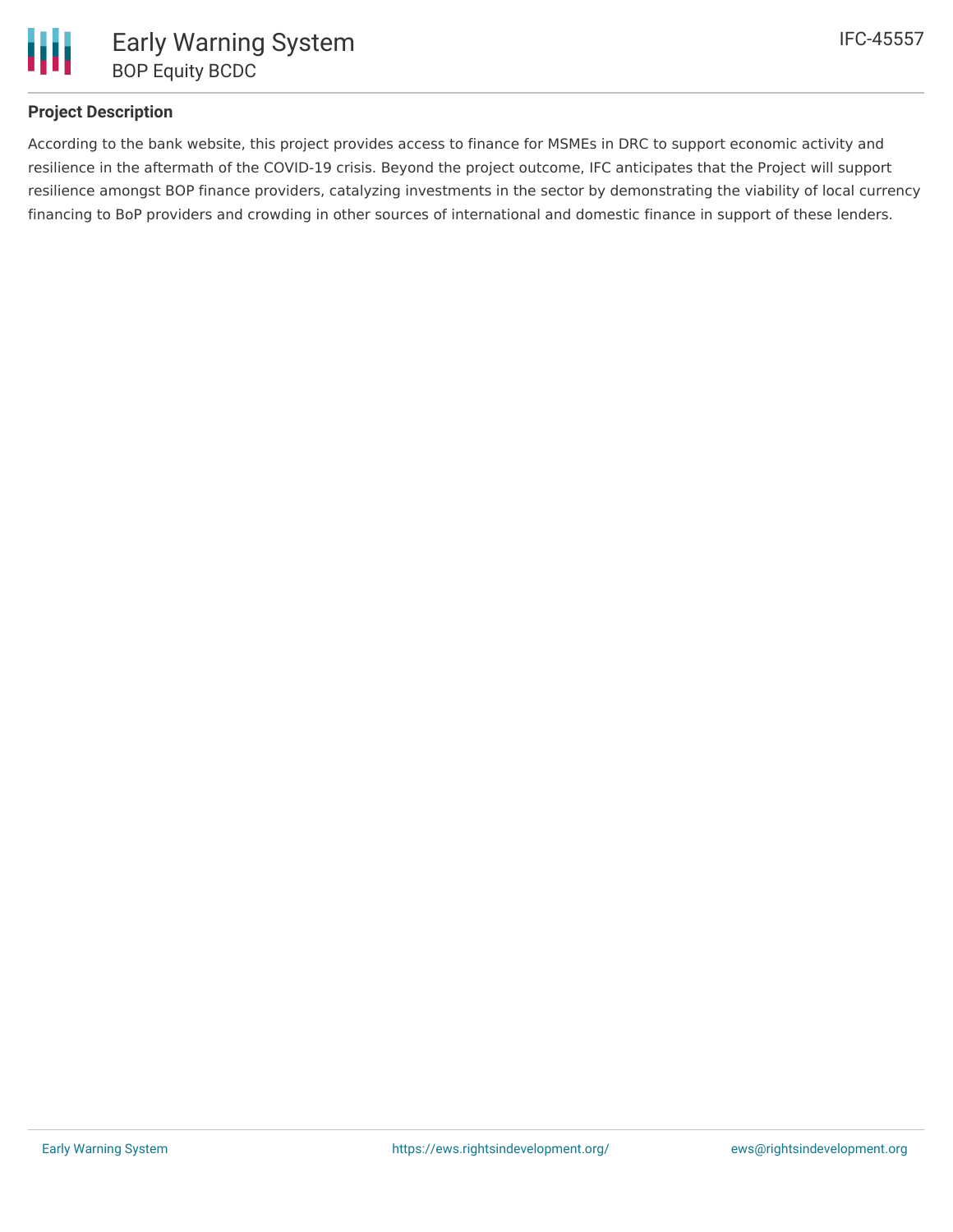## **Investment Description**

• International Finance Corporation (IFC)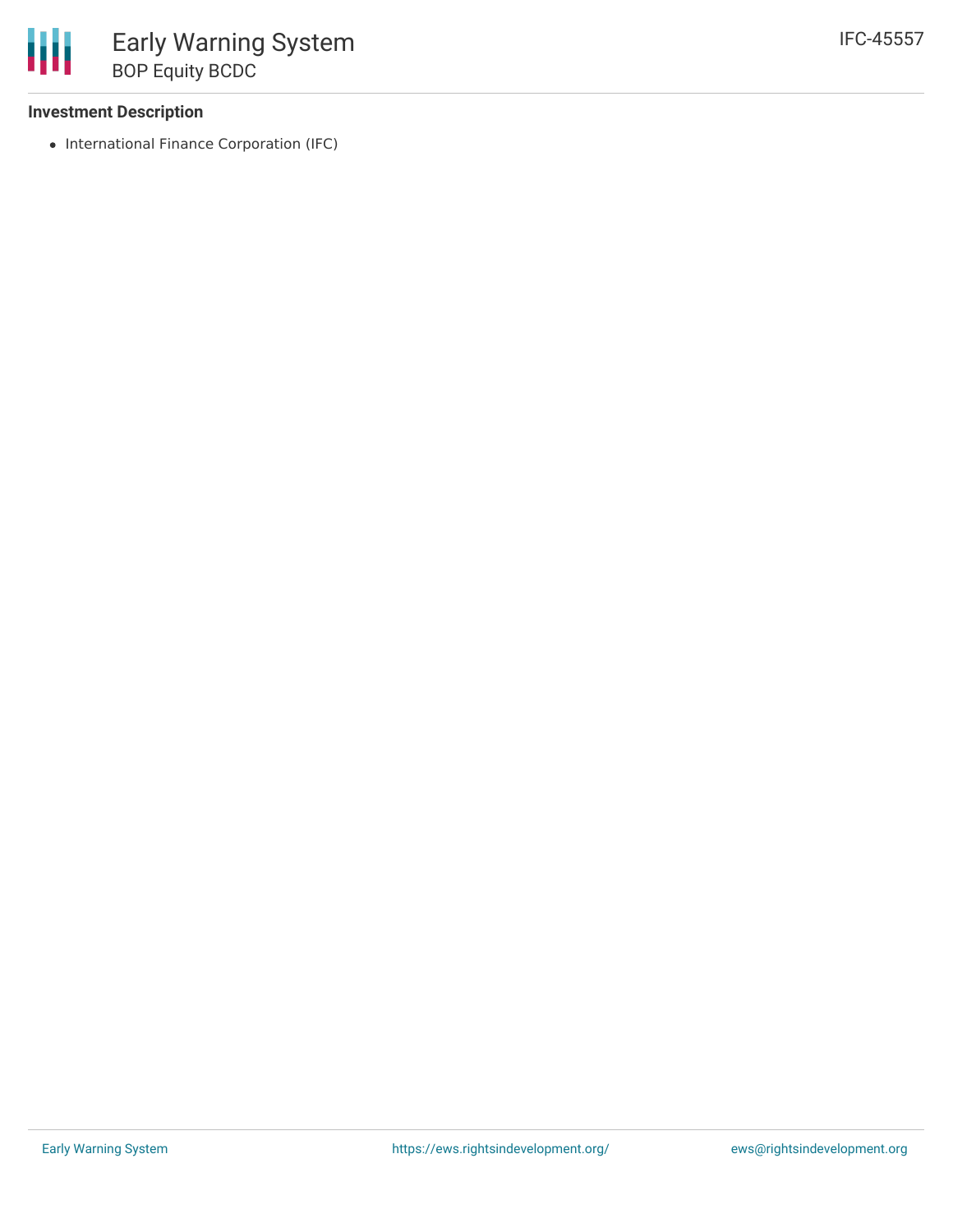

# **Private Actors Description**

EBCDC is the resulting entity of the merger between Equity Bank Congo and Banque Commerciale Du Congo, which was completed in December 2020. The Bank is the second largest bank in DRC, with a balance sheet of US\$2.9 billion. The Bank is the Congolese subsidiary of Equity Group Holding Limited (EGHL) and has 100% of its operations in DRC. The Bank is majority owned (75.5%) by EGHL, while the government of DRC holds 15%.